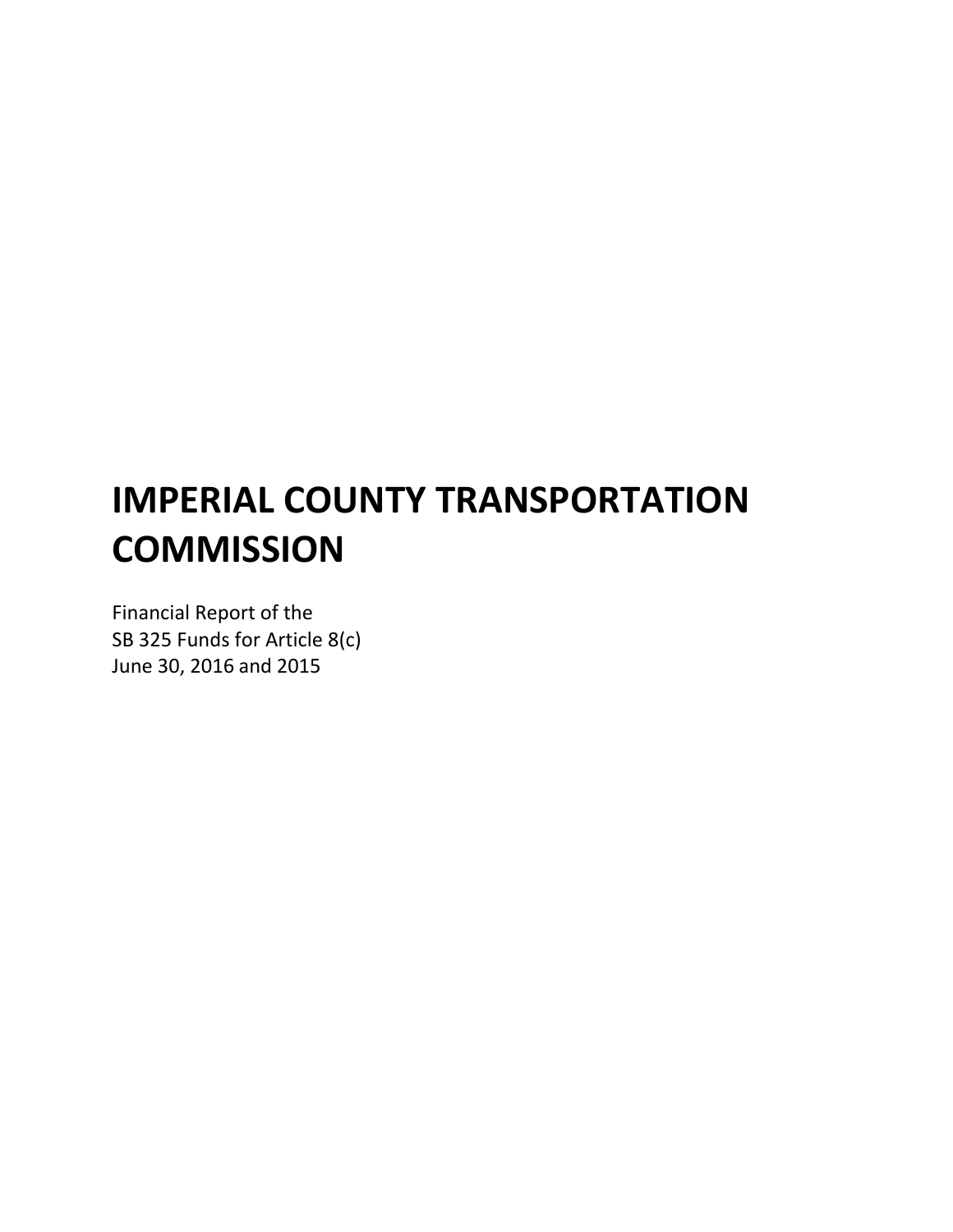# **TABLE OF CONTENTS**

| <b>INDEPENDENT AUDITORS' REPORT</b>                                                                                                                                                                                       | $3 - 4$   |  |
|---------------------------------------------------------------------------------------------------------------------------------------------------------------------------------------------------------------------------|-----------|--|
| <b>FINANCIAL STATEMENTS</b>                                                                                                                                                                                               |           |  |
| Statements of Net Position - Article 8(c)                                                                                                                                                                                 | 5         |  |
| Statements of Revenues, Expenses and Changes in Net Position                                                                                                                                                              | 6         |  |
| <b>Statements of Cash Flows</b>                                                                                                                                                                                           |           |  |
| Notes to the Financial Statements                                                                                                                                                                                         | $8 - 10$  |  |
| REPORT ON INTERNAL CONTROL OVER FINANCIAL REPORTING AND ON<br><b>COMPLIANCE AND OTHER MATTERS BASED ON AN AUDIT OF FINANCIAL</b><br>IN ACCORDANCE WITH<br>STATEMENTS PERFORMED<br>GOVERNMENT<br><b>AUDITING STANDARDS</b> | $11 - 12$ |  |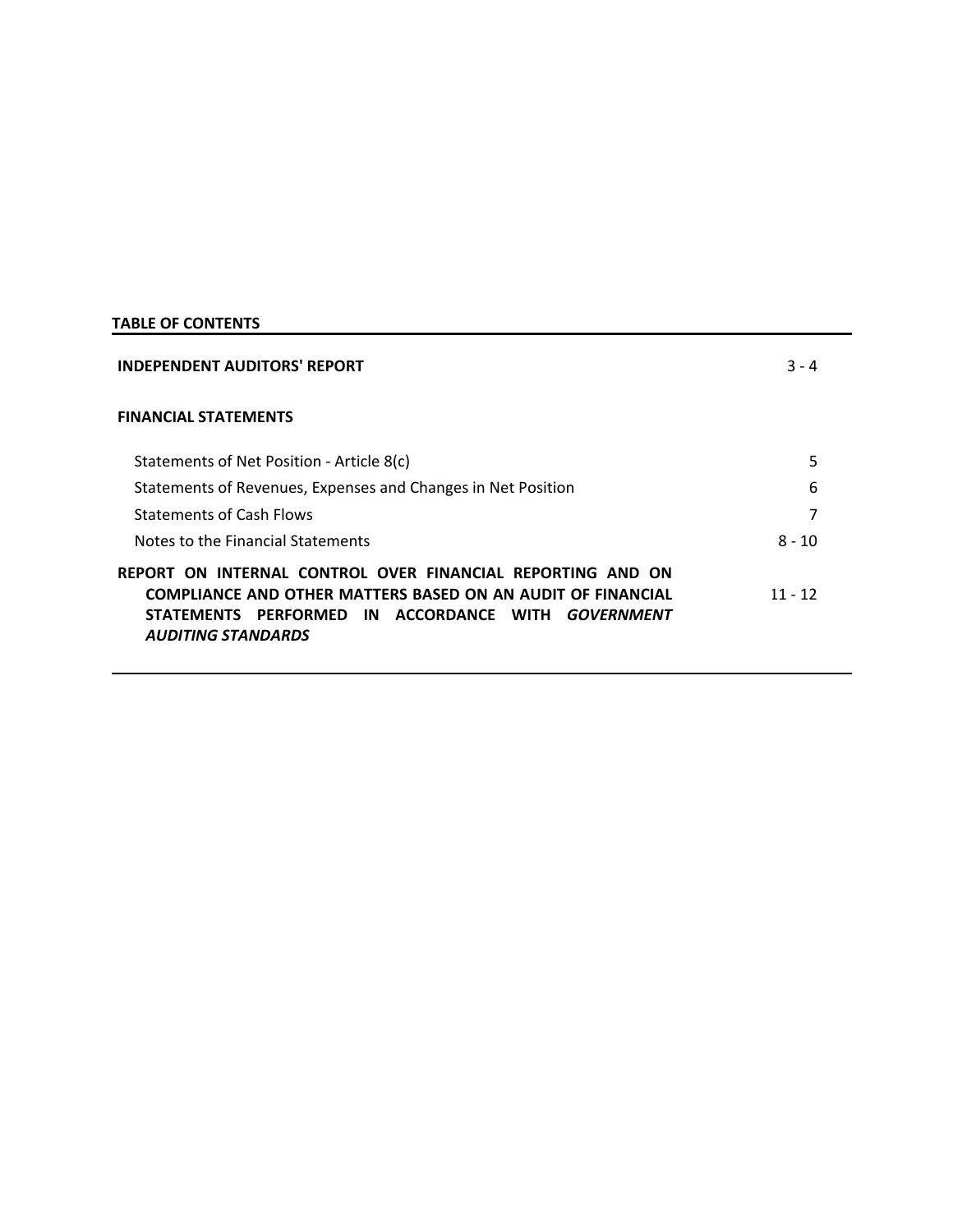

3205 South Dogwood Avenue El Centro, CA 92243 t 760.352.1021 f 760.352.3325 www.hbllp.com

#### **INDEPENDENT AUDITORS' REPORT**

To the Commission Board Members County of Imperial, California

#### **Report on the Financial Statements**

We have audited the accompanying financial statements of the SB 325 Funds for Article 8(c) of the Imperial County Transportation Commission as of and for the years ended June 30, 2016 and 2015, and the related notes to the financial statements, as listed in the table of contents.

#### **Management's Responsibility for the Financial Statements**

Management is responsible for the preparation and fair presentation of these financial statements in accordance with accounting principles generally accepted in the United States of America; this includes the design, implementation, and maintenance of internal control relevant to the preparation and fair presentation of financial statements that are free from material misstatement, whether due to fraud or error.

## **Auditor's Responsibility**

Our responsibility is to express an opinion on these financial statements based on our audits. We conducted our audits in accordance with auditing standards generally accepted in the United States of America and the standards applicable to financial audits contained in *Government Auditing Standards*, issued by the Comptroller General of the United States. Those standards require that we plan and perform the audits to obtain reasonable assurance about whether the financial statements are free of material misstatement.

An audit involves performing procedures to obtain audit evidence about the amounts and disclosures in the financial statements. The procedures selected depend on the auditor's judgment, including the assessment of the risk of material misstatement of the financial statements, whether due to fraud or error. In making those risk assessments, the auditor considers internal control relevant to the entity's preparation and fair presentation of the financial statements in order to design audit procedures that are appropriate in the circumstances, but not for the purpose of expressing an opinion on the effectiveness of the entity's internal control. Accordingly, we express no such opinion. An audit also includes evaluating the appropriateness of accounting polices used and the reasonableness of significant accounting estimates made by management, as well as evaluating the overall presentation of the financial statements.

We believe that the audit evidence we have obtained is sufficient and appropriate to provide a basis for our audit opinions.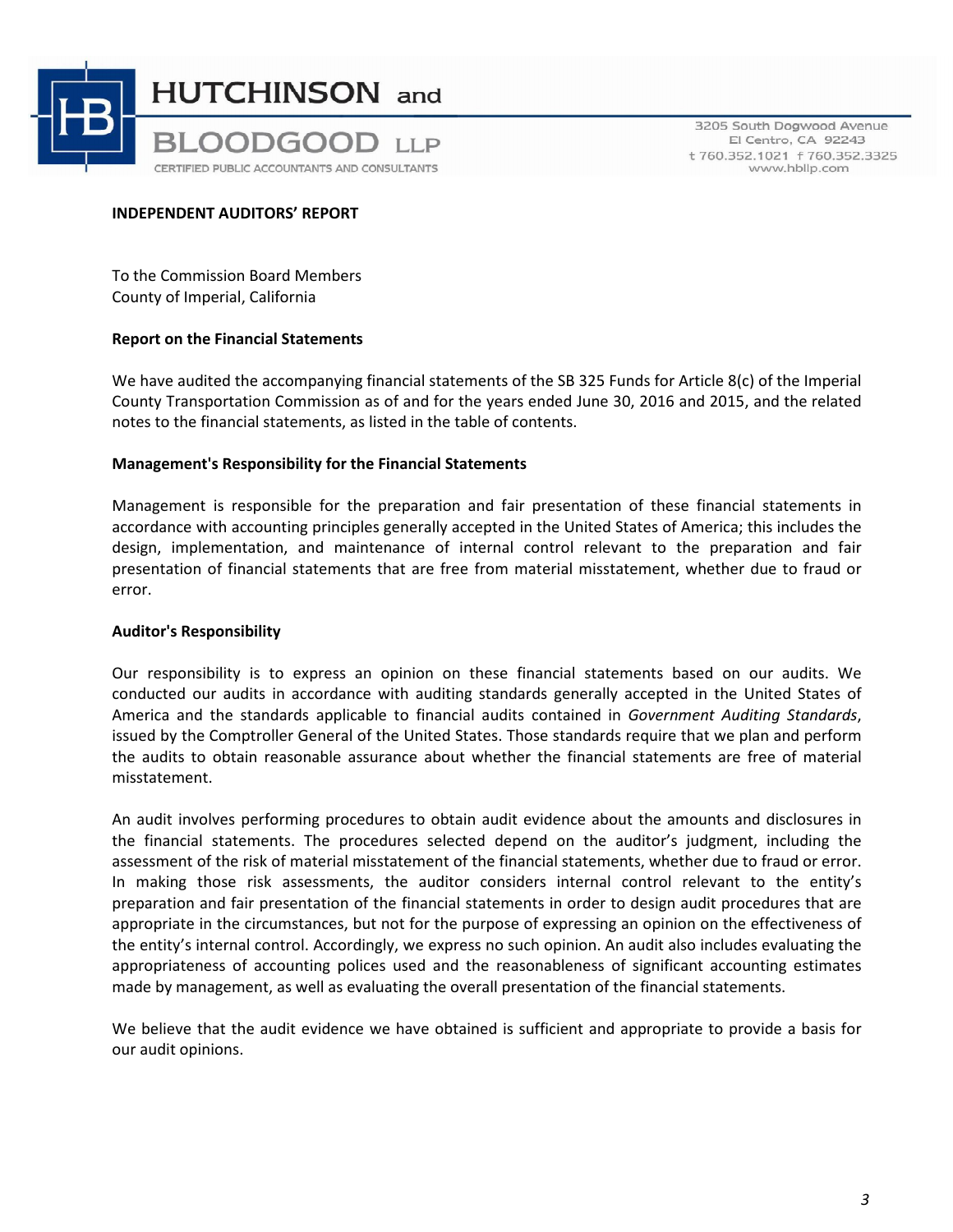## **Opinions**

In our opinion, the financial statements referred to above present fairly, in all material respects, the financial position of the SB 325 Funds for Article 8(c) of the Imperial County Transportation Commission as of June 30, 2016 and 2015, and the results of its operations and the cash flows of its proprietary fund types for the years then ended in conformity with accounting principles generally accepted in the United States of America.

#### **Other Matters**

#### *Other Information*

As discussed in Note 2, the financial statements present only the SB 325 Funds for Article 8(c) and are not intended to present fairly the financial position of the Imperial County Transportation Commission and the changes in financial position and cash flows in accordance with accounting principles generally accepted in the United States of America.

#### **Other Reporting Required by** *Government Auditing Standards*

In accordance with *Government Auditing Standards*, we have also issued a report dated March 16, 2017 on our consideration of the Imperial County Transportation Commission Management's internal control over financial reporting and on our tests of its compliance with certain provisions of laws, regulations, contracts, grant agreements, the Transportation Development Act (TDA) Statutes and California Codes of Regulation (CCR) and other matters. The purpose of that report is to describe the scope of our testing of internal control over financial reporting and compliance and the results of that testing and not to provide an opinion on the internal control over financial reporting or on compliance. That report is an integral part of an audit performed in accordance with *Government Auditing Standards* in considering Imperial County Transportation Commission's internal control over financial reporting and compliance.

Hutchwisen and Bloodgood LLP

March 16, 2017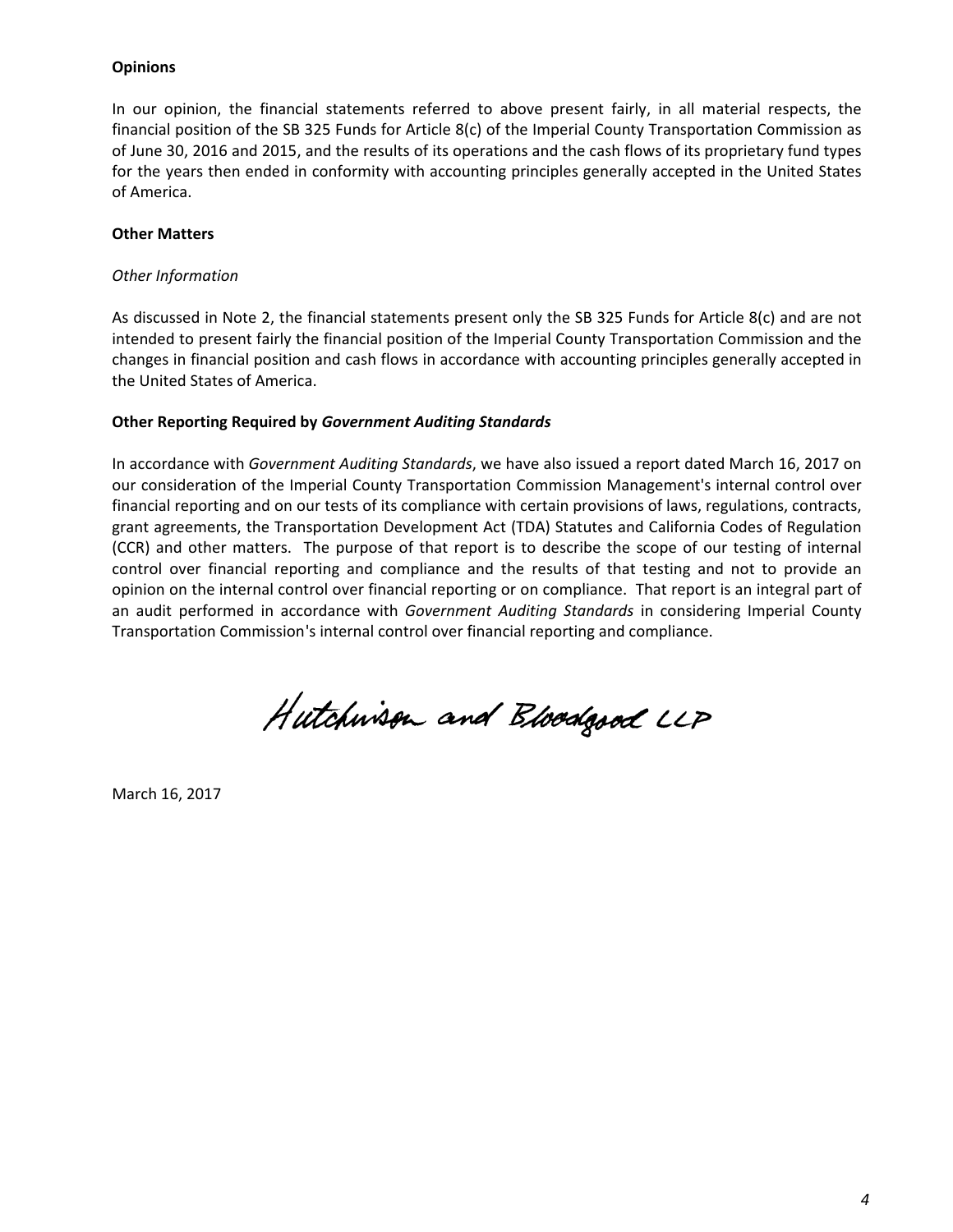# **IMPERIAL COUNTY TRANSPORTATION COMMISSION SB 325 FUND ARTICLE 8(c) PERTAINING TO SECTION 994000(c) OF THE PUBLIC UTILITIES CODE** Statements of Net Position June 30, 2016 and 2015

|                           | 2016                     | 2015 |  |
|---------------------------|--------------------------|------|--|
| <b>ASSETS</b>             |                          |      |  |
| Cash and Investments      | $\overline{\phantom{m}}$ | --   |  |
| <b>Total Assets</b>       | --                       |      |  |
| <b>NET POSITION</b>       |                          |      |  |
| Restricted                |                          |      |  |
| <b>Total Net Position</b> | $- -$                    |      |  |

**\_\_\_\_\_\_\_\_\_\_\_\_\_\_\_\_\_\_\_\_\_\_\_\_\_\_\_\_\_\_\_\_\_\_\_\_\_\_\_\_\_\_\_\_\_\_\_\_\_\_\_\_\_\_\_\_\_\_\_\_\_\_\_\_\_\_\_\_\_\_\_\_\_\_\_\_\_\_\_\_\_\_\_\_\_\_\_**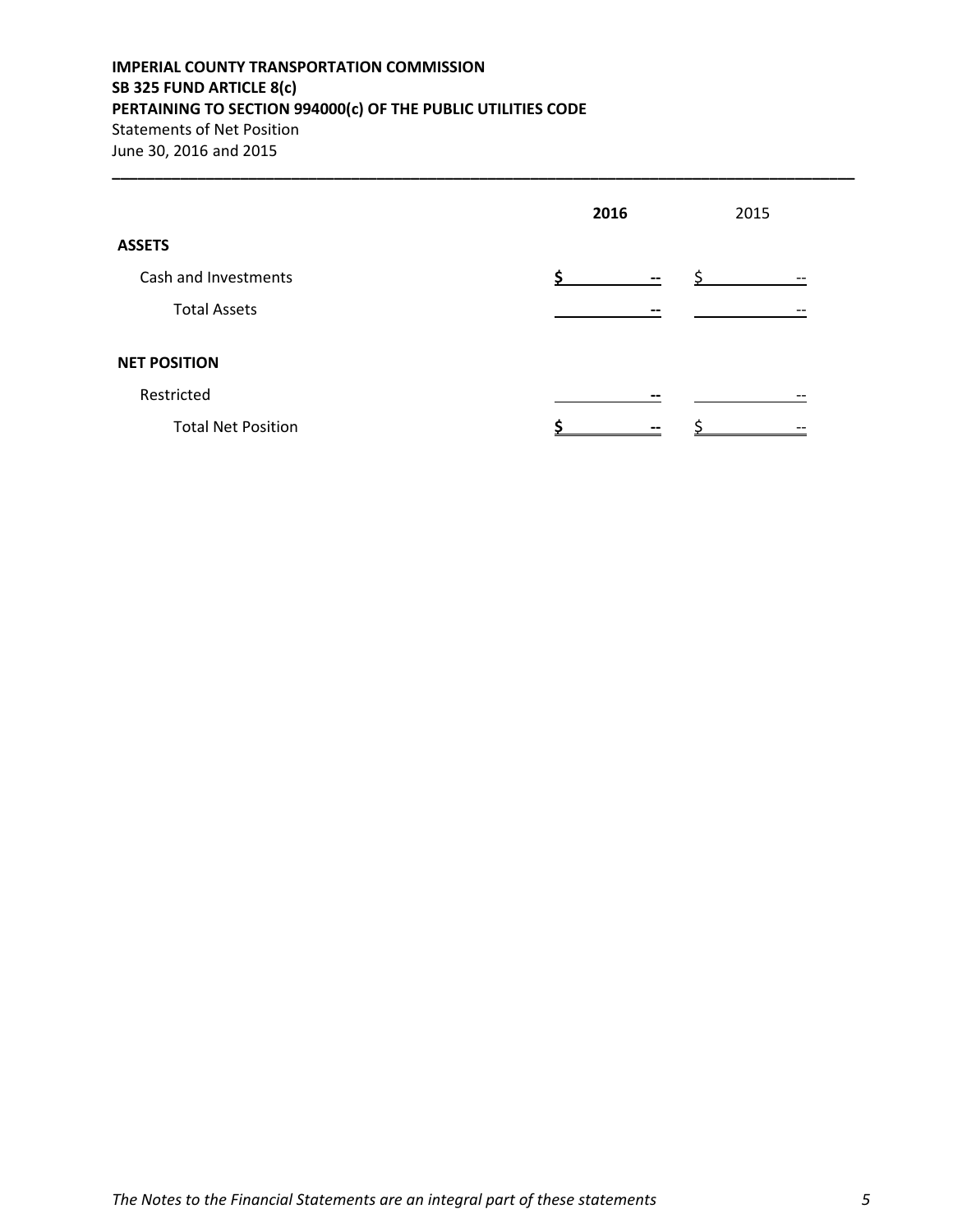# **IMPERIAL COUNTY TRANSPORTATION COMMISSION SB 325 FUND ARTICLE 8(c) PERTAINING TO SECTION 994000(c) OF THE PUBLIC UTILITIES CODE** Statements of Revenues, Expenses, and Changes in Net Position

For the Fiscal Years Ended June 30, 2016 and 2015

|                                          | 2016                | 2015      |
|------------------------------------------|---------------------|-----------|
| <b>Operating Revenues:</b>               |                     |           |
| SB 325 Article 8(c)                      | 6,687,780<br>S<br>Ś | 6,389,936 |
| <b>Total Operating Revenues</b>          | 6,687,780           | 6,389,936 |
| <b>Operating Expenses:</b>               |                     |           |
| <b>Purchased Transportation Services</b> | 6,687,780           | 6,389,936 |
| <b>Total Operating Expenses</b>          | 6,687,780           | 6,389,936 |
| Operating Income                         |                     |           |
| Changes in Net Position                  |                     |           |
| Net Position Beginning, July 1           |                     |           |
| Net Position Ending, June 30             |                     |           |

**\_\_\_\_\_\_\_\_\_\_\_\_\_\_\_\_\_\_\_\_\_\_\_\_\_\_\_\_\_\_\_\_\_\_\_\_\_\_\_\_\_\_\_\_\_\_\_\_\_\_\_\_\_\_\_\_\_\_\_\_\_\_\_\_\_\_\_\_\_\_\_\_\_\_\_\_\_\_\_\_\_\_\_\_\_\_\_**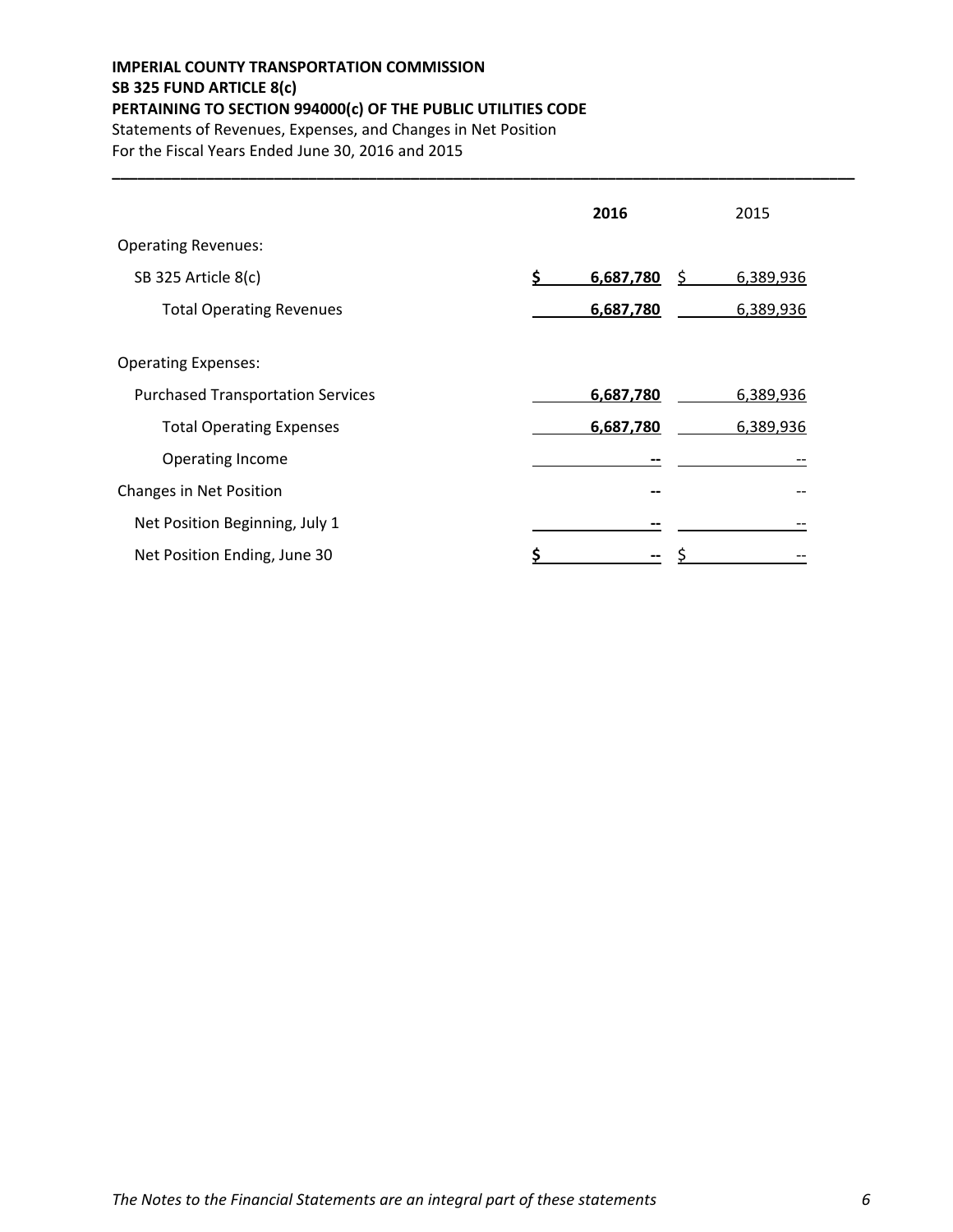# **IMPERIAL COUNTY TRANSPORTATION COMMISSION SB 325 FUND ARTICLE 8(c) PERTAINING TO SECTION 994000(c) OF THE PUBLIC UTILITIES CODE** Statements of Cash Flows

For the Fiscal Years Ended June 30, 2016 and 2015

|                                                                                                                                                                                            | 2016                           | 2015                           |
|--------------------------------------------------------------------------------------------------------------------------------------------------------------------------------------------|--------------------------------|--------------------------------|
| <b>CASH FLOWS FROM OPERATING ACTIVITIES</b><br><b>Receipts from Transit Services</b><br><b>Payment for Transportation Services</b><br>Net Cash Provided By (Used For) Operating Activities | \$<br>6,687,780<br>(6,687,780) | S.<br>6,389,936<br>(6,389,936) |
| Net Increase (Decrease) in Cash and Cash Equivalents                                                                                                                                       |                                |                                |
| Cash and Cash Equivalents Beginning, July 1                                                                                                                                                |                                |                                |
| Cash and Cash Equivalents Ending, June 30                                                                                                                                                  |                                |                                |
| <b>Reconciliation of Operating Income (Loss) to Net Cash</b><br><b>Provided By (Used For) Operating Activities:</b><br>Operating Income (Loss)                                             | \$                             |                                |
| Adjustments to Reconcile Operating Income (Loss) to Net<br>Cash Provided By (Used For) Operating Activities:                                                                               |                                |                                |
| (Increase) Decrease in Accounts Receivable<br>(Decrease) Increase in Accounts Payable                                                                                                      |                                |                                |
| <b>Total Adjustments</b>                                                                                                                                                                   |                                |                                |
| Net Cash Provided by (Used for) Operating Activities                                                                                                                                       |                                |                                |

**\_\_\_\_\_\_\_\_\_\_\_\_\_\_\_\_\_\_\_\_\_\_\_\_\_\_\_\_\_\_\_\_\_\_\_\_\_\_\_\_\_\_\_\_\_\_\_\_\_\_\_\_\_\_\_\_\_\_\_\_\_\_\_\_\_\_\_\_\_\_\_\_\_\_\_\_\_\_\_\_\_\_\_\_\_\_\_**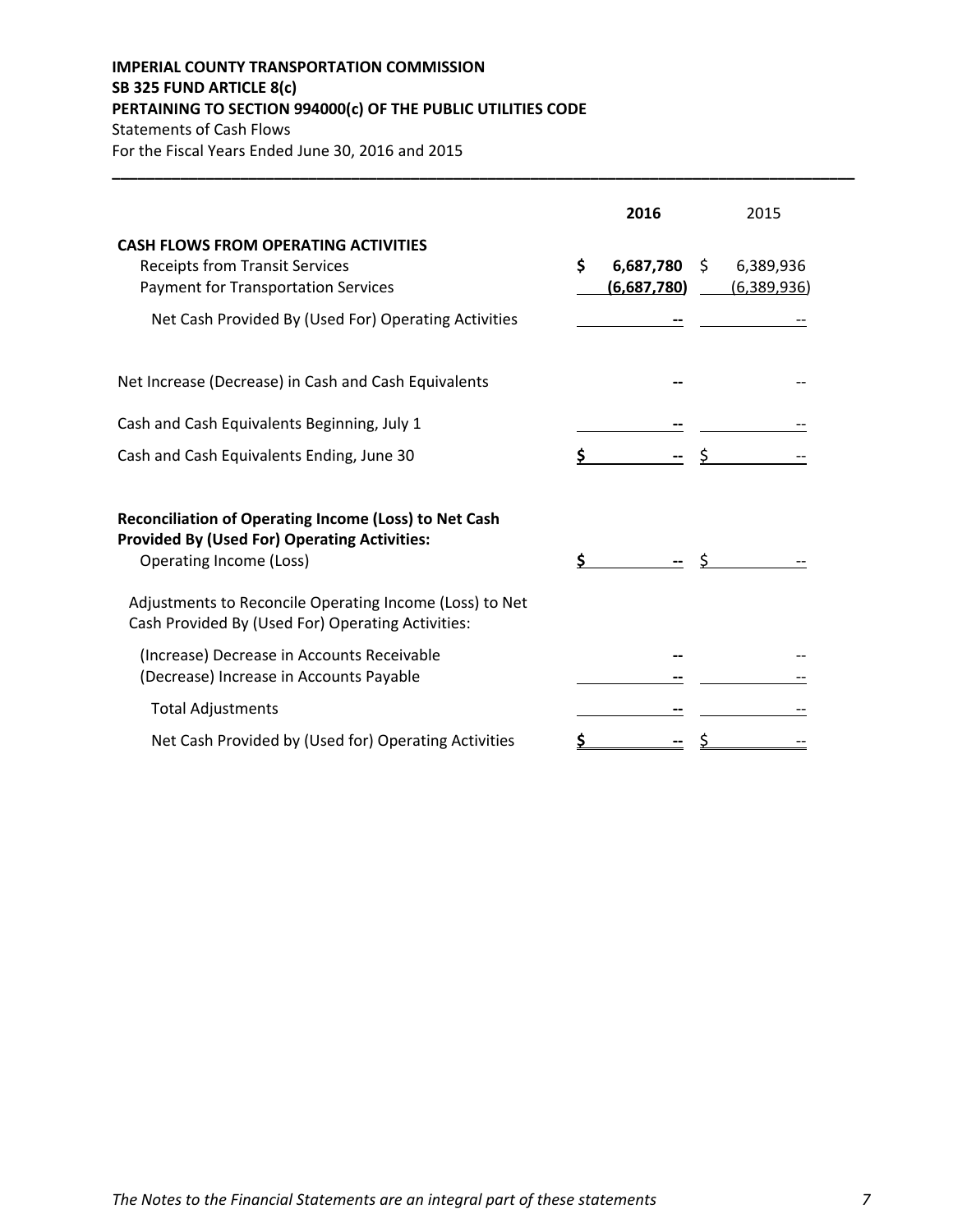#### **Note 1. SUMMARY OF SIGNIFICANT ACCOUNTING POLICIES**

#### *Reporting Entities*

The operations of the SB 325 Fund of the Imperial County Transportation Commission, "the ICTC," are accounted for in a separate set of self-balancing accounts that comprise its assets, liabilities, net position, revenues and expenses.

Article  $8(c)$  of the SB 325 Fund is provided by the Imperial County Transportation Commission through five contracts with outside vendors. Three contracts are held with First Transit, Inc. to provide the *Imperial Valley Transit* fixed route bus service, the *IVT ACCESS* which provides paratransit service exclusively for disabled persons under the Americans with Disabilities Act (ADA), and IVT-RIDE an intra city dial-a-ride for seniors and persons with disabilities; Brawley, Calexico, Imperial and the West Shores. One contract is held with the ARC-Imperial Valley to provide the *Med-Express* which provides nonemergency transportation to medical facilities in San Diego.

## *Basis of Accounting*

The Public Service Transit Fund, Article 8(c), is accounted for in a proprietary fund using the accrual basis of accounting. Revenues are recognized when earned and expenses are recognized when incurred.

## *Comparative Data*

Comparative data for the prior year is presented in the accompanying financial statements in order to provide an understanding of changes in the funds' financial positions and operations.

## **Note 2. ANNUAL FINANCIAL STATEMENTS**

The financial statements are intended to present the financial position, results of operations and compliance with the Transportation Development Act for only the Public Service Transit Fund of the Imperial County Transportation Commission.

## **Note 3. CASH AND INVESTMENTS**

Cash is pooled with other cash of the County of Imperial to maximize investment opportunity and yields. Investment income resulting from this pooling is allocated to the respective funds, including the SB 325 Fund, based upon monthly average cash balances. Information regarding categorization of investments and risk can be found in the County's financial statements. The financial statements for the County of Imperial may be obtained by contacting the Auditor-Controller's office in El Centro, CA.

Investments are stated at fair value in accordance with GASB 31, *Accounting and Financial Reporting for Certain Investments and for External Investment Pools*.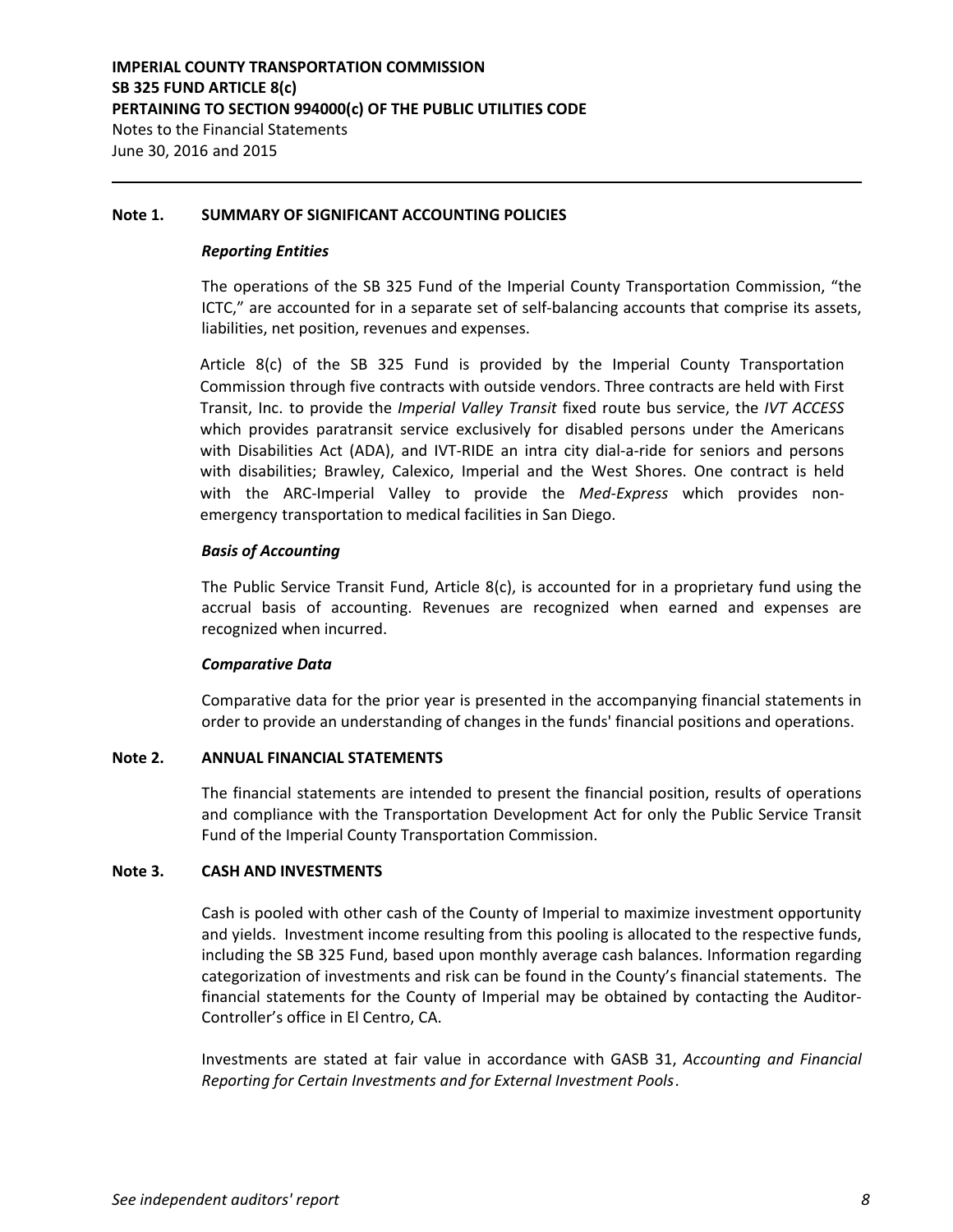#### **Note 4. TRANSPORTATION DEVELOPMENT ACT COMPLIANCE REQUIREMENTS**

In accordance with Section 99400(c) of the Public Utilities Code, funds received pursuant to this section may only be used for public transportation services. The Imperial County Transportation Commission has complied with the guidelines in respect to the use of funds.

The Imperial County Transportation Commission is subject to provisions pursuant to Section 6634 and 6637 of the California Administrative Code (CAC) and Sections 99268.3, 99268.4, and 99268.5 of the Public Utilities Code.

#### **Section 6634**

Pursuant to Section 6634, a transit claimant is precluded from receiving monies from the Local Transportation Fund and the State Transit Assistance Fund in an amount which exceeds the claimant's capital and operating costs less the required fare, local support and the amount received during the year from a city or county to which the operator has provided service beyond its boundaries.

#### *Section 6637*

Pursuant to Section 6637, the claimant must maintain its accounts and records in accordance with the Uniform System of Accounts and Records adopted by the State Controller. The Imperial County Transportation Commission did maintain its accounts and records in accordance with the Uniform System of Accounts and Records.

#### *Section 99268.3, 99268.4 and 99268.5*

The Imperial County Transportation Commission has several fare box recovery ratios for the various services.

|                   | 2015     | 2015                                                              | 2016     | 2016   |
|-------------------|----------|-------------------------------------------------------------------|----------|--------|
|                   | Required | Actual                                                            | Required | Actual |
| <b>IVT</b>        | 17%      | 22.0%                                                             | 17%      | 19.8%  |
|                   |          | The blended fare box recovery ratio requirement for IVT is 17.0%. |          |        |
| <b>IVT Access</b> | 10%      | 5.0%                                                              | 10%      | 4.4%   |
| <b>IVT RIDE</b>   | 10%      | 5.6%                                                              | 10%      | 6.9%   |
| Medexpress        | 20%      | 15.9%                                                             | 16%      | 15.1%  |

For fiscal year June 30, 2016 the fare box recovery ratio requirement was not met for IVT ACCESS, IVT RIDE or Medexpress.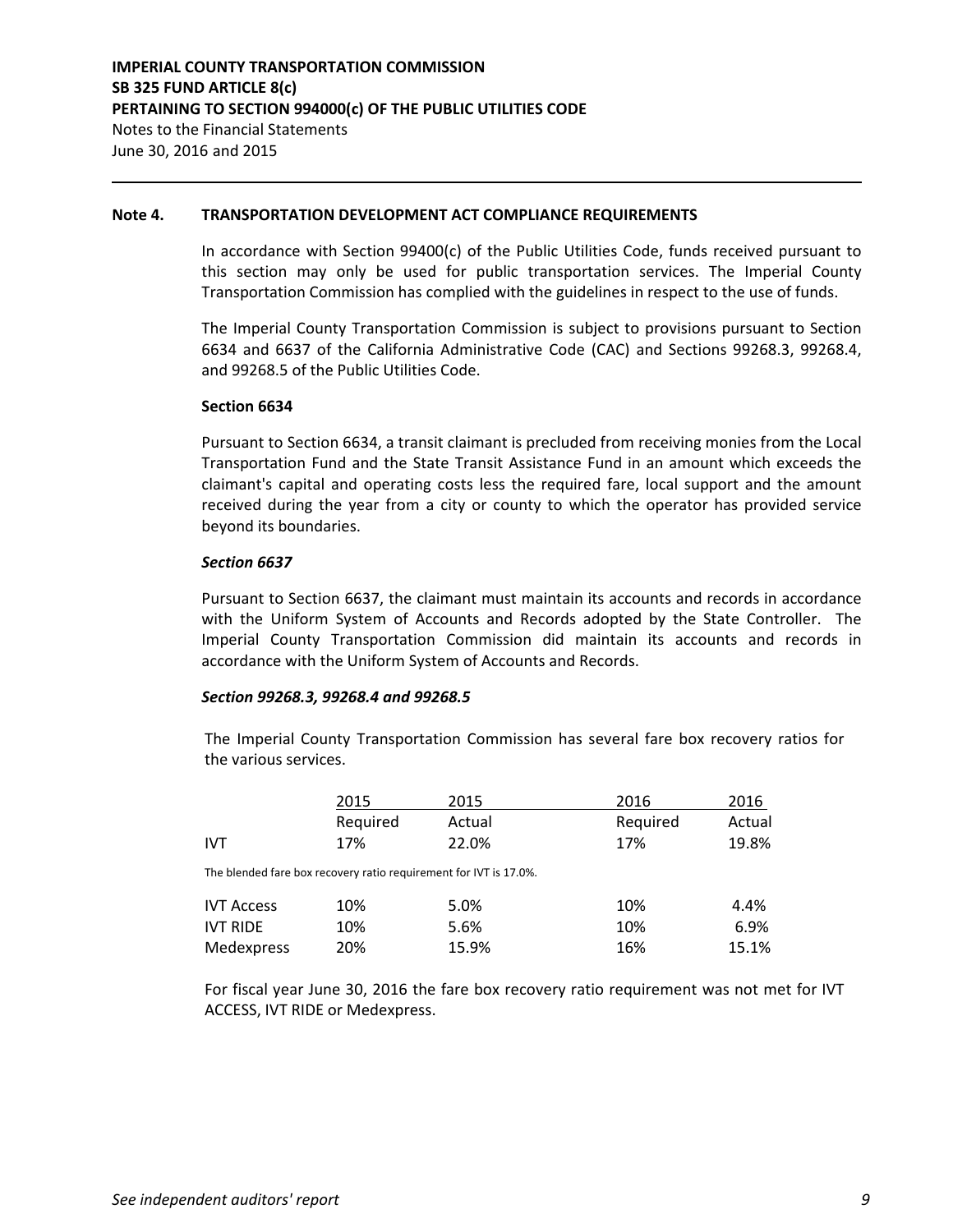#### **Note 5. NET POSITION**

The net position represents restricted funds for use in the TDA programs for which these funds have been authorized.

#### **Note 6. SUBSEQUENT EVENTS**

Management has evaluated its June 30, 2016 and 2015, financial statements for subsequent events through March 16, 2017, the date of issuance of the financial statements. The Commission is not aware of any subsequent events that would require recognition or disclosure in the financial statements.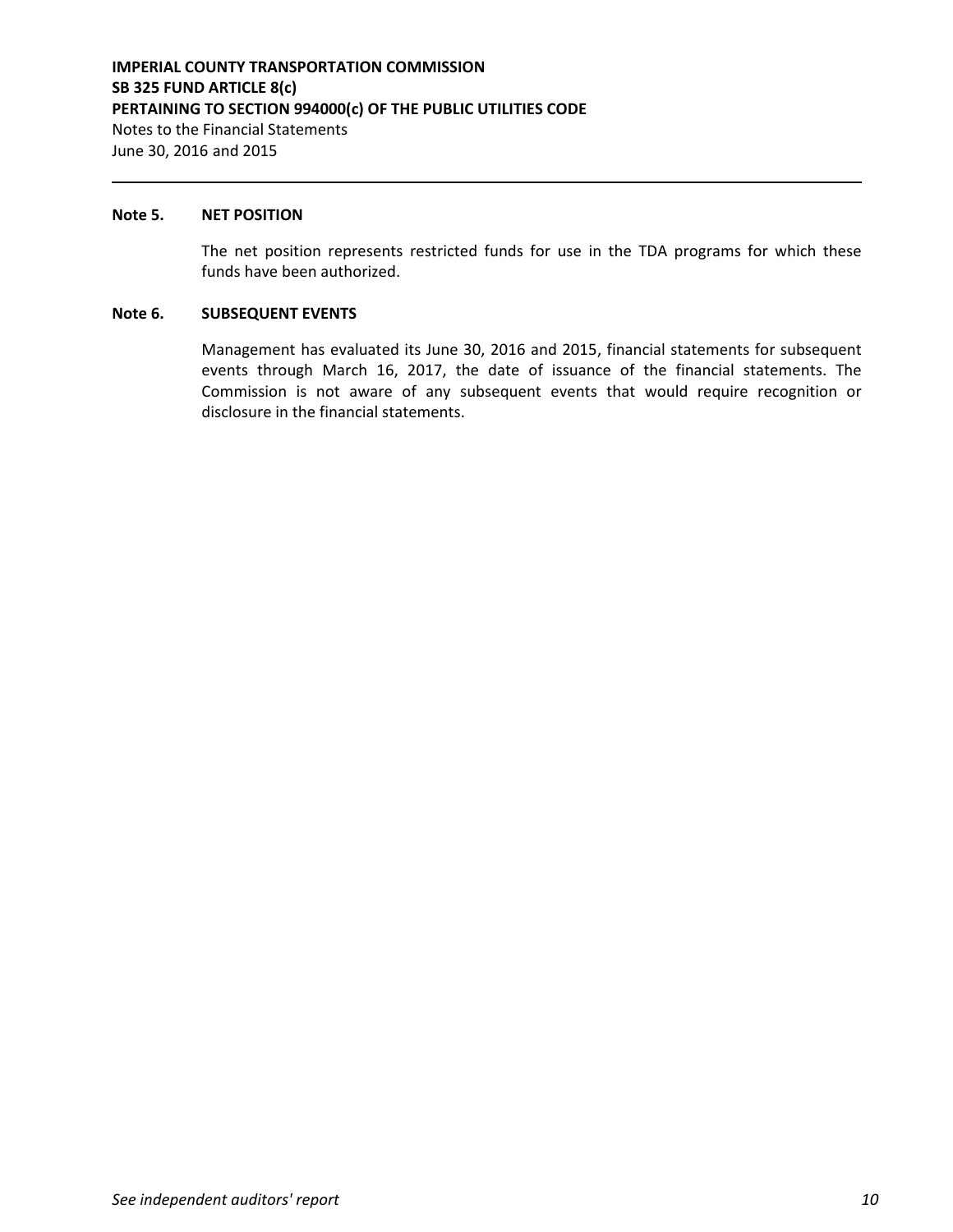

3205 South Dogwood Avenue El Centro, CA 92243 t 760.352.1021 f 760.352.3325 www.hbllp.com

## **REPORT ON INTERNAL CONTROL OVER FINANCIAL REPORTING AND ON COMPLIANCE AND OTHER MATTERS BASED ON AN AUDIT OF FINANCIAL STATEMENTS PERFORMED IN ACCORDANCE WITH** *GOVERNMENT AUDITING STANDARDS*

#### **INDEPENDENT AUDITORS' REPORT**

To the Commission Board Members County of Imperial, California

We have audited, in accordance with the auditing standards generally accepted in the United States of America and the standards applicable to financial audits contained in *Government Auditing Standards* issued by the Comptroller General of the United States, the financial statements of the SB 325 Funds for Article 8(c) of the Imperial County Transportation Commission as of and for the year ended June 30, 2016, and the related notes to the financial statements, which collectively comprise the SB 325 Funds for Article 8(c) of the Imperial County Transportation Commission's financial statements, and have issued our report thereon dated March 16, 2017.

## **Internal Control Over Financial Reporting**

In planning and performing our audits of the financial statements, we considered the Imperial County Transportation Commission's internal control over financial reporting (internal control) to determine the audit procedures that are appropriate in the circumstances for the purpose of expressing our opinions on the financial statements, but not for the purpose of expressing an opinion on the effectiveness of the Imperial County Transportation Commission's internal control. Accordingly, we do not express an opinion on the effectiveness of the Imperial County Transportation Commission's internal control.

A *deficiency in internal control* exists when the design or operation of a control does not allow management or employees, in the normal course of performing their assigned functions, to prevent, or detect and correct misstatements on a timely basis. A *material weakness* is a deficiency, or a combination of deficiencies, in internal control such that there is a reasonable possibility that a material misstatement of the entity's financial statements will not be prevented, or detected and corrected on a timely basis. A *significant deficiency* is a deficiency, or a combination of deficiencies, in internal control that is less severe than a material weakness, yet important enough to merit attention by those charge with governance.

Our consideration of internal control was for the limited purpose described in the first paragraph of this section and was not designed to identify all deficiencies in internal control that might be material weaknesses or significant deficiencies. Given these limitations, during our audits we did not identify any deficiencies in internal control that we consider to be material weaknesses. However, material weaknesses may exist that have not been identified.